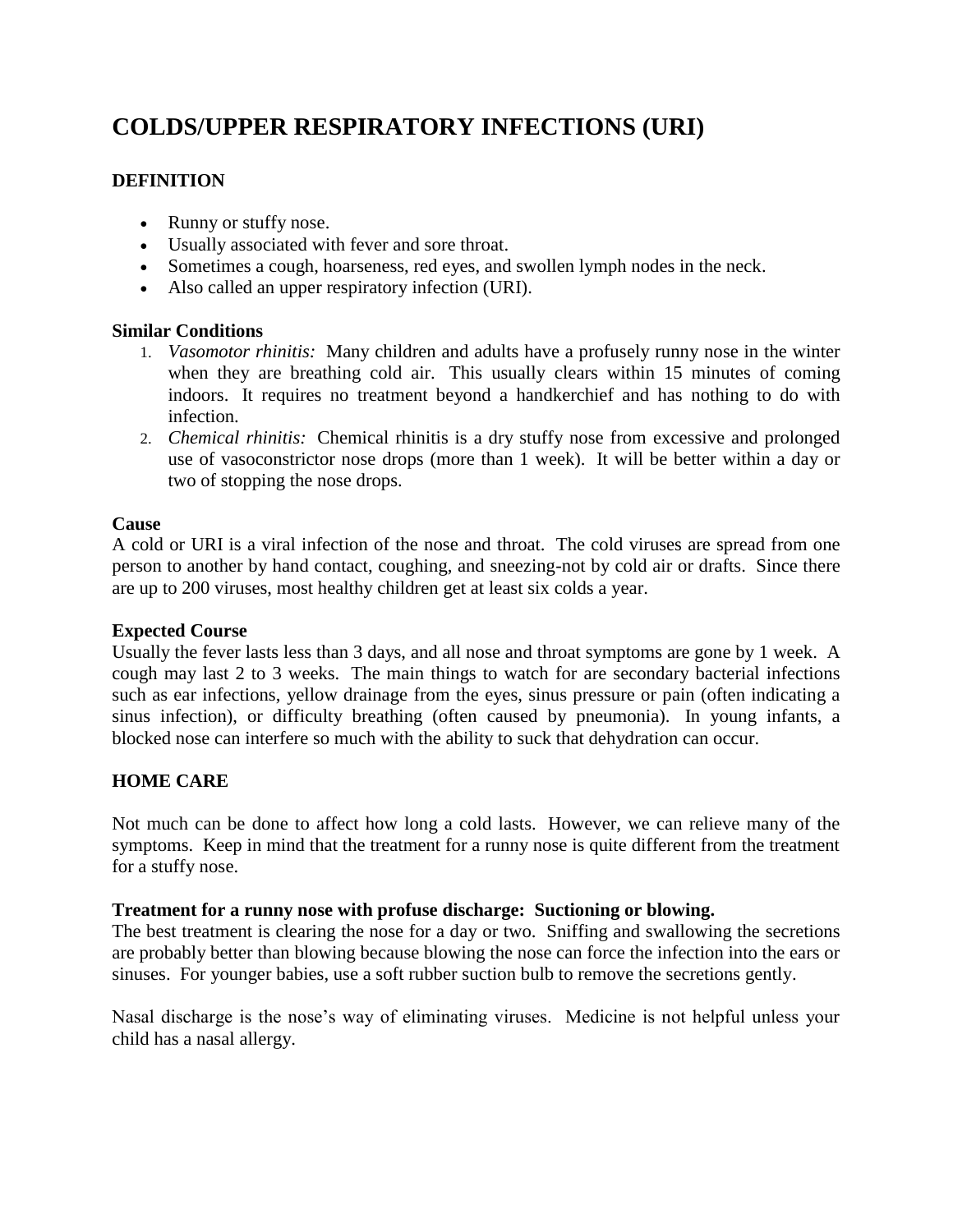#### **Treatment for a stuffy or blocked nose with dried yellow-green mucus.**

*Warm water or saline nose drops and suctioning (nasal washes).* Most stuffy noses are blocked by dry mucus. Blowing the nose or suction alone cannot remove most dry secretions. Nose drops of warm tap water are better than any medicine you can buy for loosening mucus. If you prefer normal saline nose drops, mix  $\frac{1}{2}$  level teaspoon of table salt in 8 ounces of water or purchase over-the-counter nasal saline spray/drops. Make up a fresh solution every day and keep it in a clean bottle. Use a clean dropper to insert drops. Water can also be dripped or splashed in using a wet cotton ball.

- For the younger child who cannot blow their nose: Place 3 drops of warm water or saline in each nostril. After 1 minute, use a soft rubber suction bulb to suck out the loosened mucus gently. To remove secretions from the back of the nose, you will need to seal off both nasal openings completely with the tip of the suction bulb and your fingers. You can get a suction bulb at your drug store for about \$2.
- For the older child who can blow their nose: Use 3 drops as necessary in each nostril while your child is lying on their back on a bed with the head hanging over the side. Wait 1 minute for the water or saline to soften and loosen the dried mucus. Then have your child blow their nose. This can be repeated several times in a row for complete clearing of the nasal passages.
- Errors in using nose drops: The main errors are not putting in enough water or saline, not waiting long enough for secretions to loosen up, and not repeating the procedure until the breathing is easy. The front of the nose can look open while the back of the nose is all gummed up with dried mucus. Obviously, putting in nose drops without suctioning or blowing the nose afterward is of little value.
- Use nasal washes at least 4 times per day or whenever your child cannot breathe through the nose.

# **The importance of clearing the nose in young infants.**

A child cannot breathe through the mouth and suck on something at the same time. If your child is breast- or bottle-feeding, you must clear his nose out so they can breathe while sucking. Clearing the nasal passages is also important before putting your child down to sleep.

#### **Treatment for associated symptoms of colds.**

- Fever/sore throat: Use acetaminophen or ibuprofen for aches or mild fever (over 102°F, or 38.9°C).
- Cough: Elevate head of bed; run a cool-mist humidifier.
- Poor appetite: Encourage fluids of the child's choice.

# **Prevention of colds.**

A cold is caused by direct contact with someone who already has a cold. Over the years we are all exposed to many colds and develop some immunity to them. Complications from colds are more common in children during the first year of life. Try to avoid undue exposure of young babies to other children or adults with colds, day care nurseries, and church nurseries.

A humidifier prevents dry mucous membranes, which may be more susceptible to infections. Vitamin C, unfortunately, has not been shown to prevent or shorten colds. Large doses of vitamin C (for example, 2 grams) cause diarrhea.